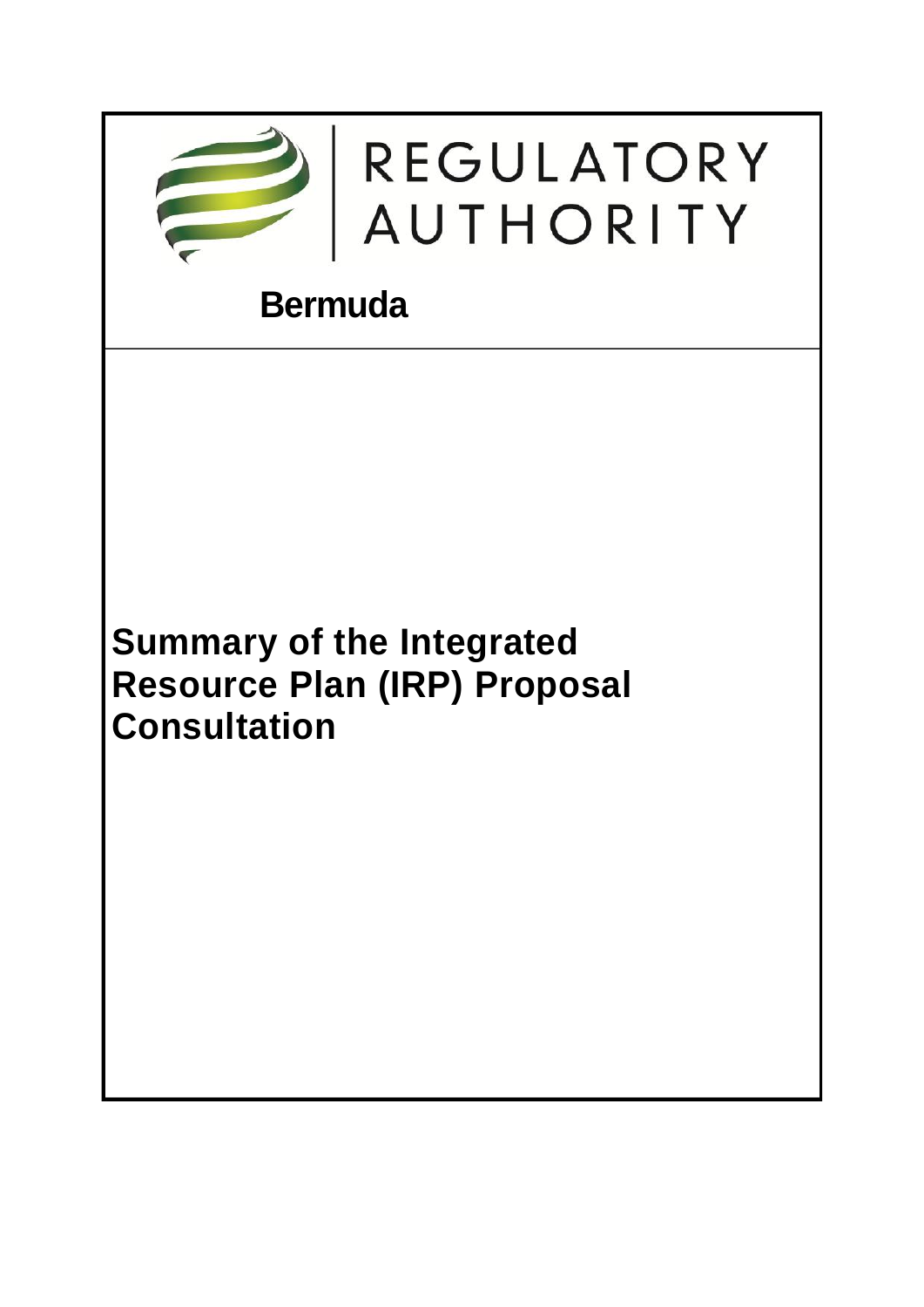## **1 INTRODUCTION**

- 1. This document summarises the Consultation Document on the Integrated Resource Plan ("IRP") Proposal prepared by Bermuda Electric Light Company ("BELCO") as the Transmission, Distribution and Retail ("TD&R") Licensee in Bermuda. It provides an overview of the central issues and decisions, but is not intended to act as a substitute for the full text of the document.
- 2. An IRP is a plan that seeks to balance the future demand and supply of electricity. Broadly, the IRP's purpose is to set out the strategy for the procurement and retirement of generation assets as well as demand side resources that meets the needs of consumers in a cost efficient manner that is also consistent with Bermuda's energy policy objectives.
- 3. Accordingly, this plan should incorporate the latest evidence on the costs and technical characteristics of different generation and load management technologies in order to evaluate the least-cost capacity expansion plan for the electricity market of Bermuda. The plan should include both a resource plan—including a forecast of expected demand and the state of the existing generation resources—and a procurement plan, which details how the TD&R Licensee proposes to meet the expected demand.
- 4. On 15th February 2018, BELCO issued its IRP Proposal. As required by the Electricity Act 2016, the Authority has published the IRP Proposal together with the Consultation Document on its official website. The publication of these documents does not constitute an endorsement by the Authority of the IRP Proposal. Instead, the consultation, which this document summarises, aims to engage with the stakeholders and seek views on the IRP Proposal. After this consultation, the TD&R Licensee will prepare a final draft of the IRP and will submit this to the Authority for a decision on final approval and publication. As part of the IRP process, the Authority also requests the submission of any Alternative Proposals for bulk generation or demand side resources.

## **2 THE IRP PROPOSAL**

- 5. The first step in developing a new IRP is an IRP Proposal. The Authority issued a Notice on 17th November 2017, which required the TD&R Licensee to submit an IRP Proposal by 17th February 2018. On 6th December 2017, the Authority issued an Order setting Integrated Resource Plan Guidelines (the "Guidelines Order") to provide guidance on the development of the IRP Proposal to the TD&R Licensee. As a result, the IRP Proposal has to be compliant with the Electricity Act 2016 ("EA"), the Guidelines Order and the Notice.
- 6. The TD&R Licensee submitted its IRP Proposal on 15th February 2018.
- 7. In preparing the IRP Proposal, the TD&R Licensee was required to consider (i) all possible resources, including new generation capacity, demand side resources (including demand response and energy efficiency), and retirement of generation